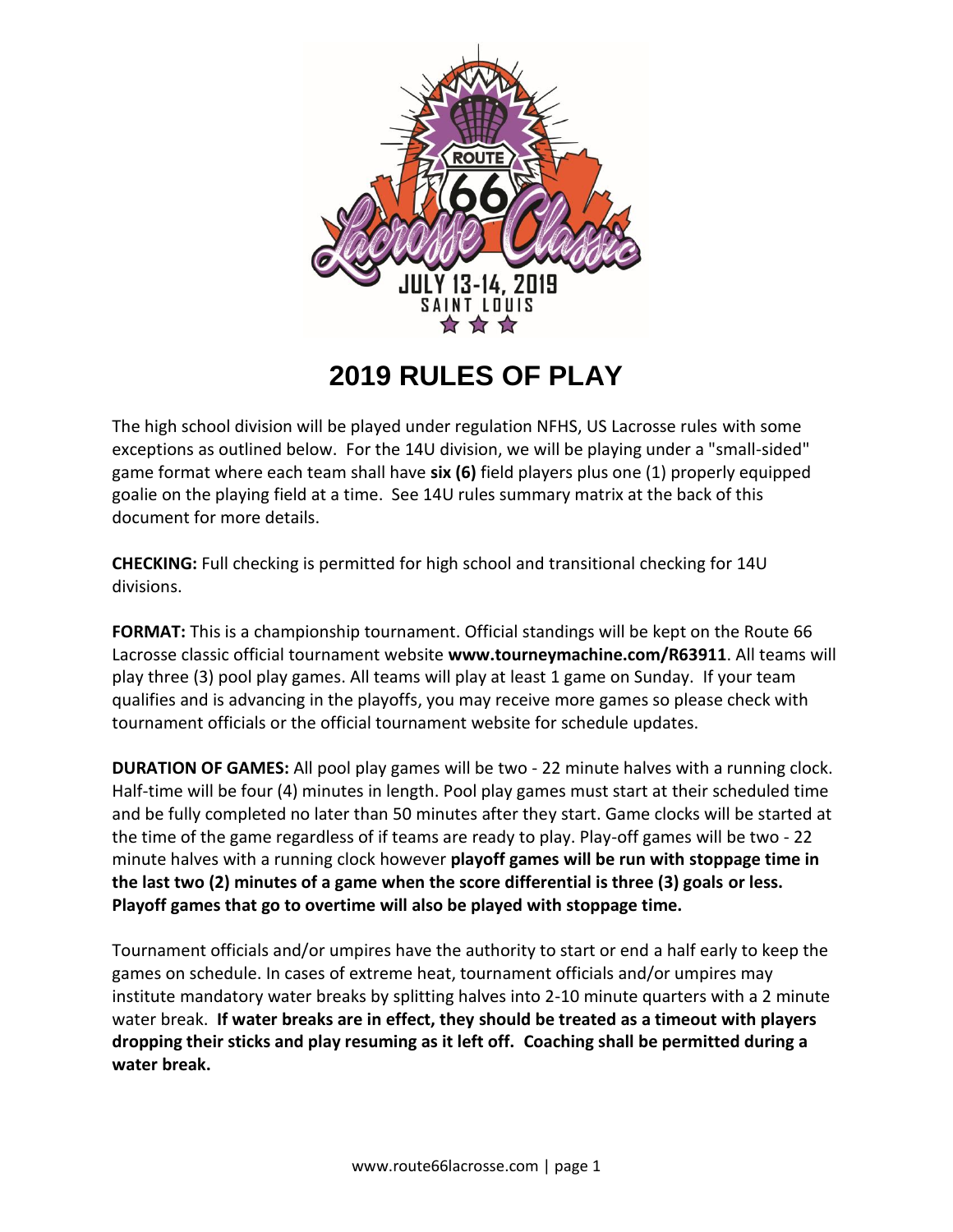**POOL PLAY TIE-BREAKERS:** Tournament seeding will be determined by how teams do in their pool. Ties within pools or divisions will be broken for play-off seeding purposes as follows in this order: head to head results / goals allowed / goal differential (a maximum of a **10** goals per game differential will be counted). If a tie is not broken after these tie-breakers, a coin flip will be used to break the tie.

**TOURNAMENT PLAY:** Tournament seeds will be determined by how teams do in pool play. **All 14U division teams will qualify for tournament play. For the High School – The Highway division the top 4 will qualify for tournament play. For the High School division, the top 2 from each pool will qualify for tournament play. Teams not qualifying for tournament play will still play a non-tournament game on Sunday.**

**TIMEOUTS:** There will be no team timeouts during pool play and tournament play not to include championship games. Each team will be allotted one (1) time out to be used **in divisional final and championship games only** including any overtime period. There will be no additional timeouts given for any overtime period.

**PLAYER ELIGIBILITY:** Only players on team rosters as registered at [www.route66lacrosse.com](http://www.route66lacrosse.com/) may play in the Route 66 Lacrosse Classic. All players must be active members of US Lacrosse through July 31, 2019. No player in any division shall be permitted to be on the roster or play for more than one (1) team during the Route 66 Lacrosse Classic*.*

**High School Division** - Players who will be attending high school in the upcoming school year are eligible to play in the high school division. Recently graduated high school seniors are not eligible to play in the Route 66 Lacrosse Classic.

**14U Division** – The Route 66 Lacrosse Classic will use US Lacrosse guidelines to determine age appropriate players in the 14U division. A chart outlining US Lacrosse's guidelines can be found here: [http://www.uslacrosse.org/rules/age-eligibility](http://www.uslacrosse.org/rules/age-eligibility-guidelines)[guidelines.](http://www.uslacrosse.org/rules/age-eligibility-guidelines)

*While US Lacrosse guidelines do not permit an in season age appropriate high school player to play at the 14U level, they do allow out of season age appropriate high school players to play at the 14U level.* 

**INCLEMENT WEATHER**: Teams should check the Route 66 Lacrosse Classic website (www.route66lacrosse.com) for announcements before leaving for their games in case of any field changes due to weather conditions. All announcements will be posted on the home page of the site. Please note the tournament reserves the right to modify any game time to keep the tournament on time or for safety reasons. If any game is canceled due to weather, we will pick back up on schedule if possible. All efforts will be made to reschedule a missed game(s). This will be worked out with team representatives and the tournament director. If full games are canceled, please see our Policies page found on our official website. In case of LIGHTNING, three (3) long blasts of an air horn will sound. When this occurs, please clear all playing fields immediately. Players and fans must go to their cars or seek other appropriate shelter. We must have **30 min**. of no lightning before returning to fields. Please do not leave the tournament grounds and remain in appropriate shelter until otherwise directed by tournament officials.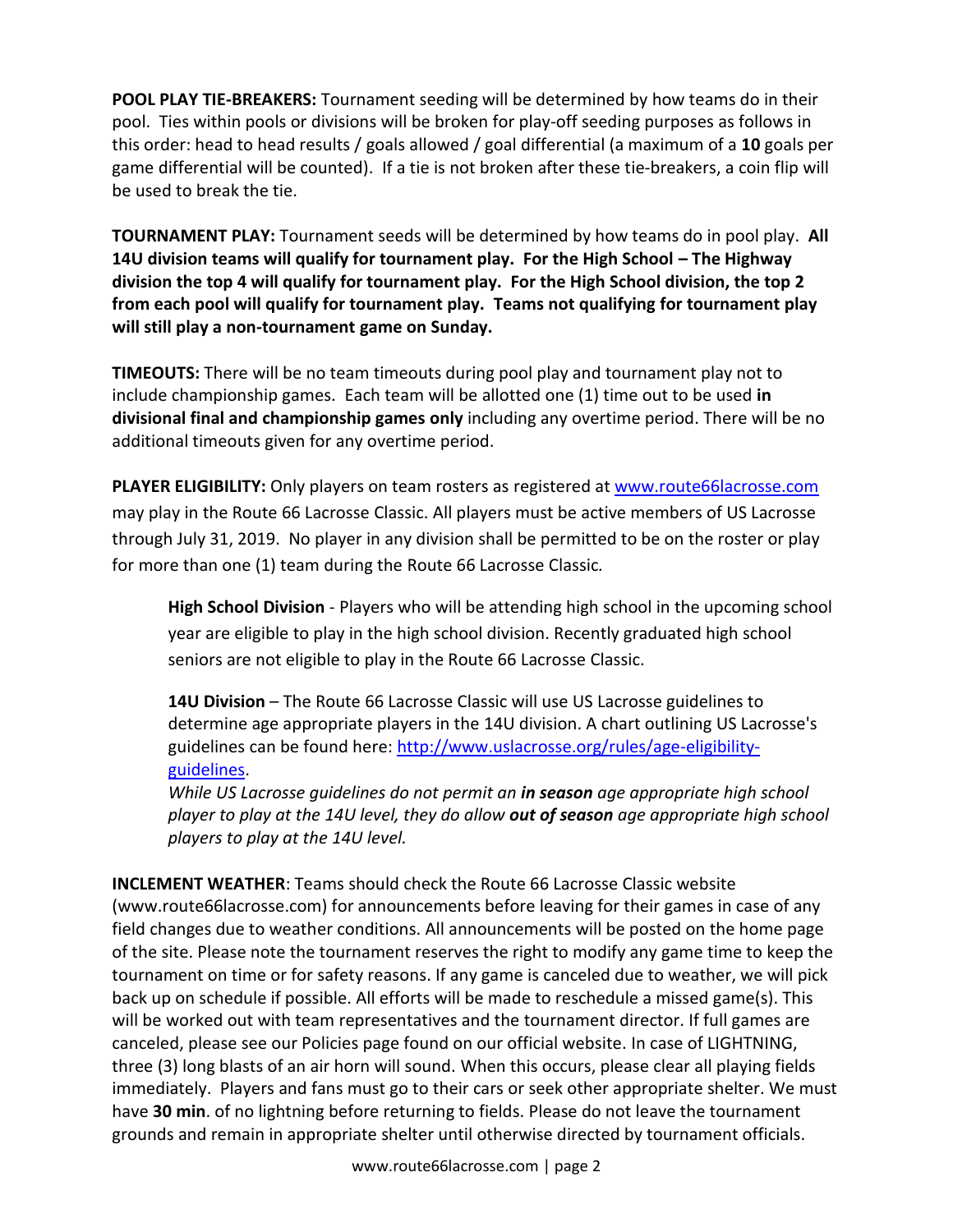Teams that leave the tournament grounds and do not return during a weather delay without being directed to do so by a tournament official risk forfeiting any games missed.

**INJURY**: Delays of the game due to injury may result in shortened game times. All games must end 10 min prior to the next scheduled game on that field. There will be an on-site trainer the entire duration of the event. Walkie-talkies will be available at each scorer's table as well as tournament personnel stationed throughout the grounds that can request a trainer in case of an emergency.

**HOME TEAM:** The Home Team will be the team that appears first on the game schedule. In the event that both teams have the same color jerseys, **the Home Team will be required to switch to alternate jerseys/or wear pinnies.** If the Home Team cannot supply alternate jerseys, the Visitor Team will change. The Home Team should be on the left bench when facing the field from the bench side. Teams are on the SAME SIDE. Spectators are opposite the bench areas. NO SPECTATORS will be allowed on the TEAM BENCH SIDE or BEHIND THE GOALS.

**8 METER SHOT: Please note in situations where games/halves are being played with a running clock, if the halftime or game horn sounds while an 8 meter free position shot is being set-up, 5 seconds will be added to the clock to allow the free position to be played out. The 5 seconds starts when the official blows their whistle to restart play. At the end of that 5 seconds the half/game will be over unless another foul is called that would result in another 8 meter free position shot. In those circumstances the same format would apply. In situations where we are playing with a stopped clock, this rule would not apply.** 

**OVERTIME:** There will be no overtime in pool play. In the event of a tie at the end of any playoff game, 2 - **three (3)** minute **stoppage time** golden goal periods where the first goal wins will be played. Teams will switch ends between overtime periods. If after these 2- 3 (3) minute periods a game remains tied, an 8 meter free position shoot-out will occur. Please see separate shootout procedure document for more information. A tournament director will be on hand to explain the rules and help facilitate in the event of a shoot-out.

**FORFEITS:** Teams failing to report for assigned games without prior notice will be prohibited from participating in next year's Route 66 Lacrosse Classic at the discretion of tournament officials.

**DISPUTES**: All disputes will be settled by the Tournament Director or his/her designee. Their decision will be final.

**CODE OF CONDUCT in HONORING THE GAME:** All players, coaches, officials, tournament personnel and spectators must abide by the following:

1. Players, coaches, officials, tournament personnel and spectators are to conduct themselves in a manner that "Honors the Game," demonstrates respect for others and is consistent with the operation of the Tournament for the benefit of everyone involved.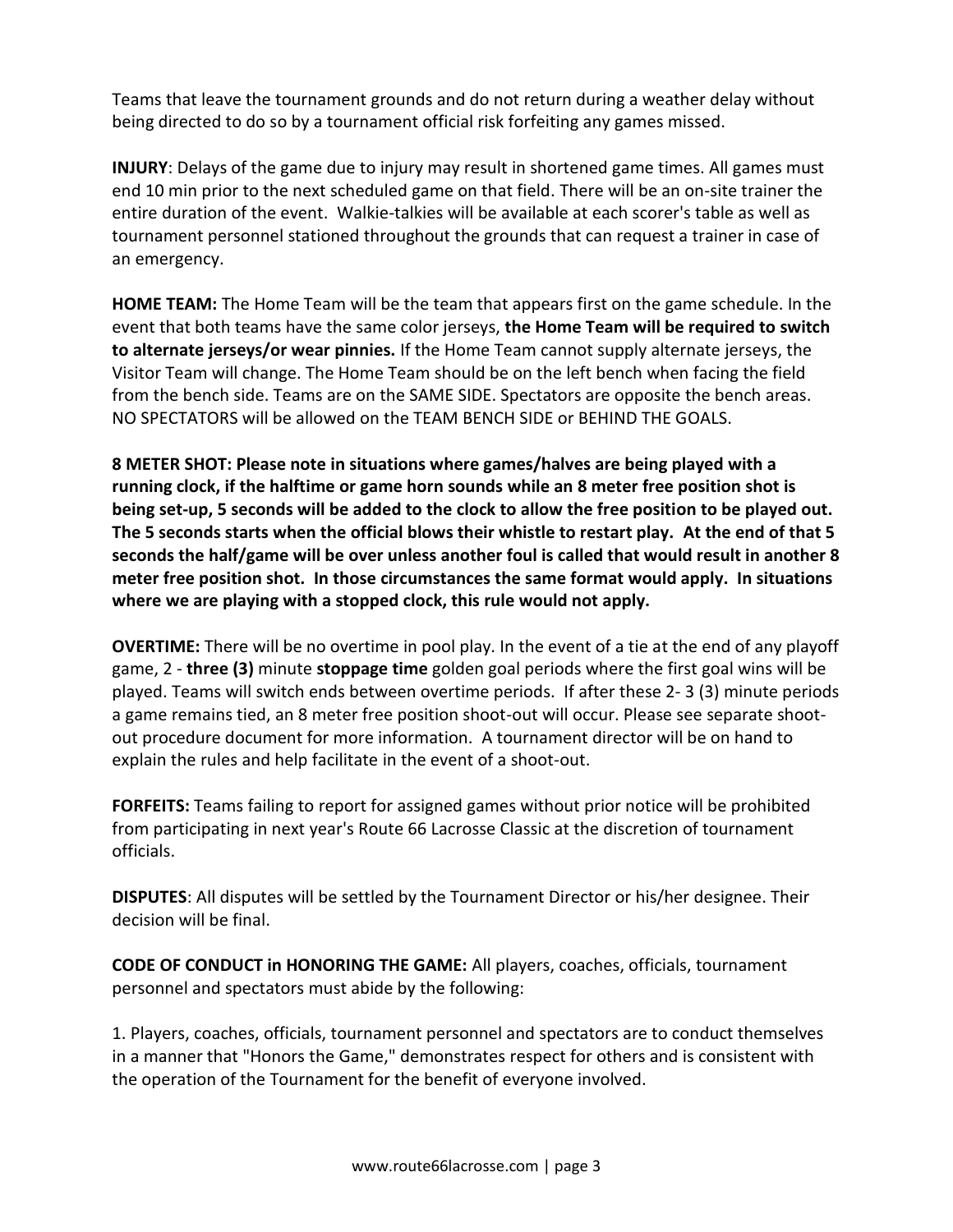2. Sportsmanship and the concepts of fair and honorable play are essential to the overall success of the Tournament.

3. The emphasis on winning should never be placed above the value of good sportsmanship, the concepts of fair and honorable play, or the spirit of the game.

4. Poor sportsmanship, taunting, trash talking, fighting or other unbecoming behavior on the part of players, coaches, parents or spectators will not be tolerated.

5. Unsportsmanlike conduct will minimally result in a 3 minute non-releasable foul, but officials are authorized to handle such conduct in their reasonable judgment based on the circumstances. Poor sportsmanship may also result in ejectment from the game or the facility.

6. Only head coaches are permitted to address the officials; coaches are expected to do so in a courteous manner. Adults involved with the game are not permitted to openly or maliciously criticize, badger, harass, or threaten an official. Derogatory comments are unacceptable and subject to discipline, including ejectment.

7. Officials are expected to conduct themselves as professionals and in a manner that demonstrates courtesy and fairness to all parties while exercising their authority on the field.

8. Eligibility requirements, such as age and previous level of participation, must be followed. They have been established to encourage and maximize participation, as well as promote safety. The Tournament relies on the good faith of coaches and players as well as their representations regarding age during the registration process.

9. The Tournament expects all coaches to understand the rules of the Tournament and communicate them to members of the team and the team's entourage.

10. Head coaches may report any issues regarding officials and/or other teams to field managers, Tournament directors or their representatives at Tournament headquarters. The Tournament will use its reasonable efforts to address any concerns with such officials, the field managers, the Assigning Official(s) and/or such coaches, as appropriate in their discretion.

11. Tournament directors reserve the right to adopt and implement such other rules or regulations as it determines are necessary or appropriate to further the goals and objectives of the Tournament.

*Please be advised that Tournament directors expect compliance with this Code of Conduct and the "Honor the Game" philosophy to obviate the need for investigative activity or to adjudicate disputes. Such activity represents a major distraction from efforts to oversee an enjoyable Tournament and a fun day of lacrosse for everyone.*